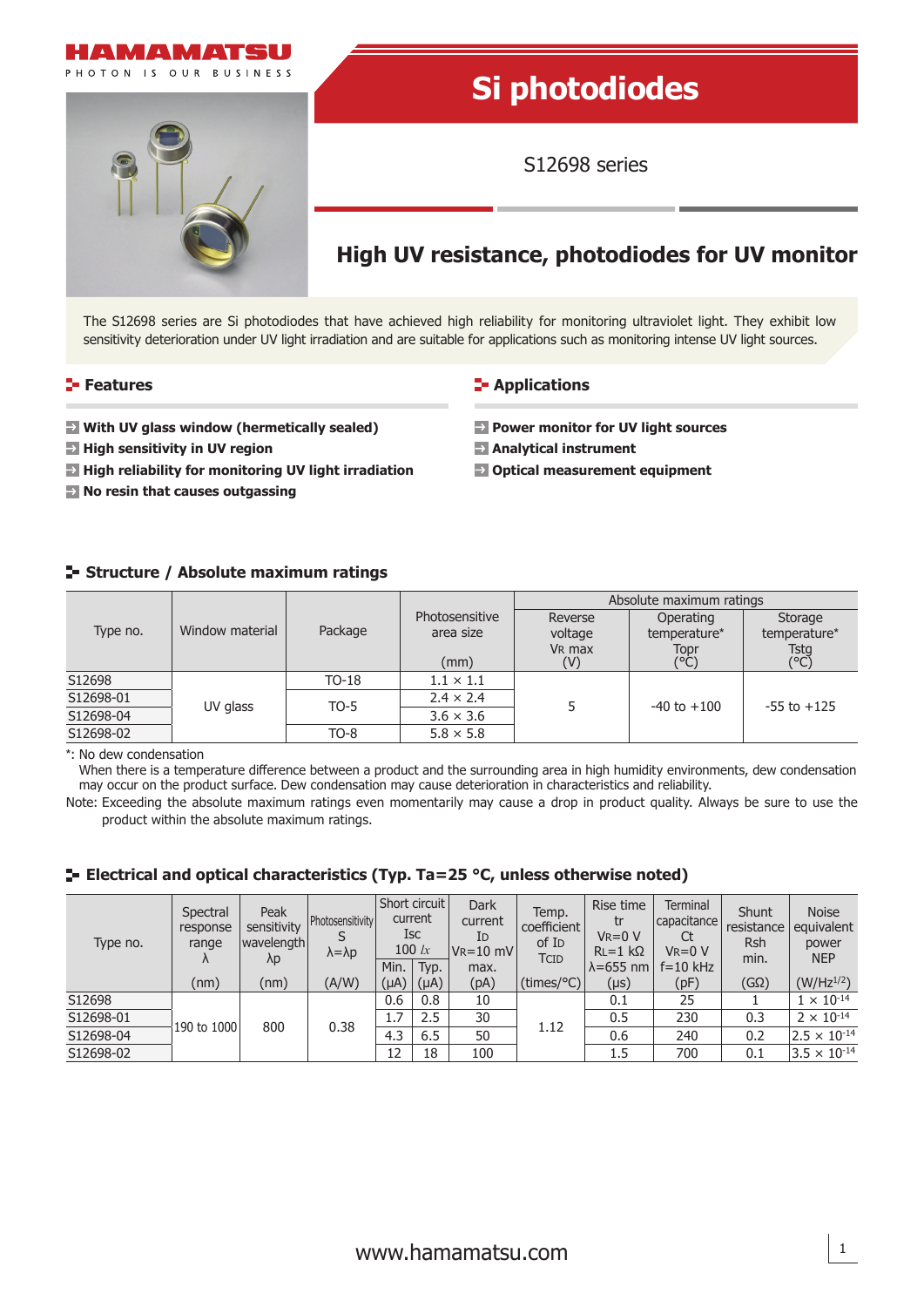



## **Changes in spectral response after irradiated with UV light** (Typ. Ta=25 °C, D2 lamp: 30 W, irradiation distance: approx. 70 mm, irradiation time: 1000 h) 110



# **2- Directivity**



(Typ. Ta=25 °C, light source: tungsten lamp) 50° 40° 30° 20° 10° 0° 10° 20° 30° 40° 50°



AMAMATSU PHOTON IS OUR BUSINESS KSPDB0354EB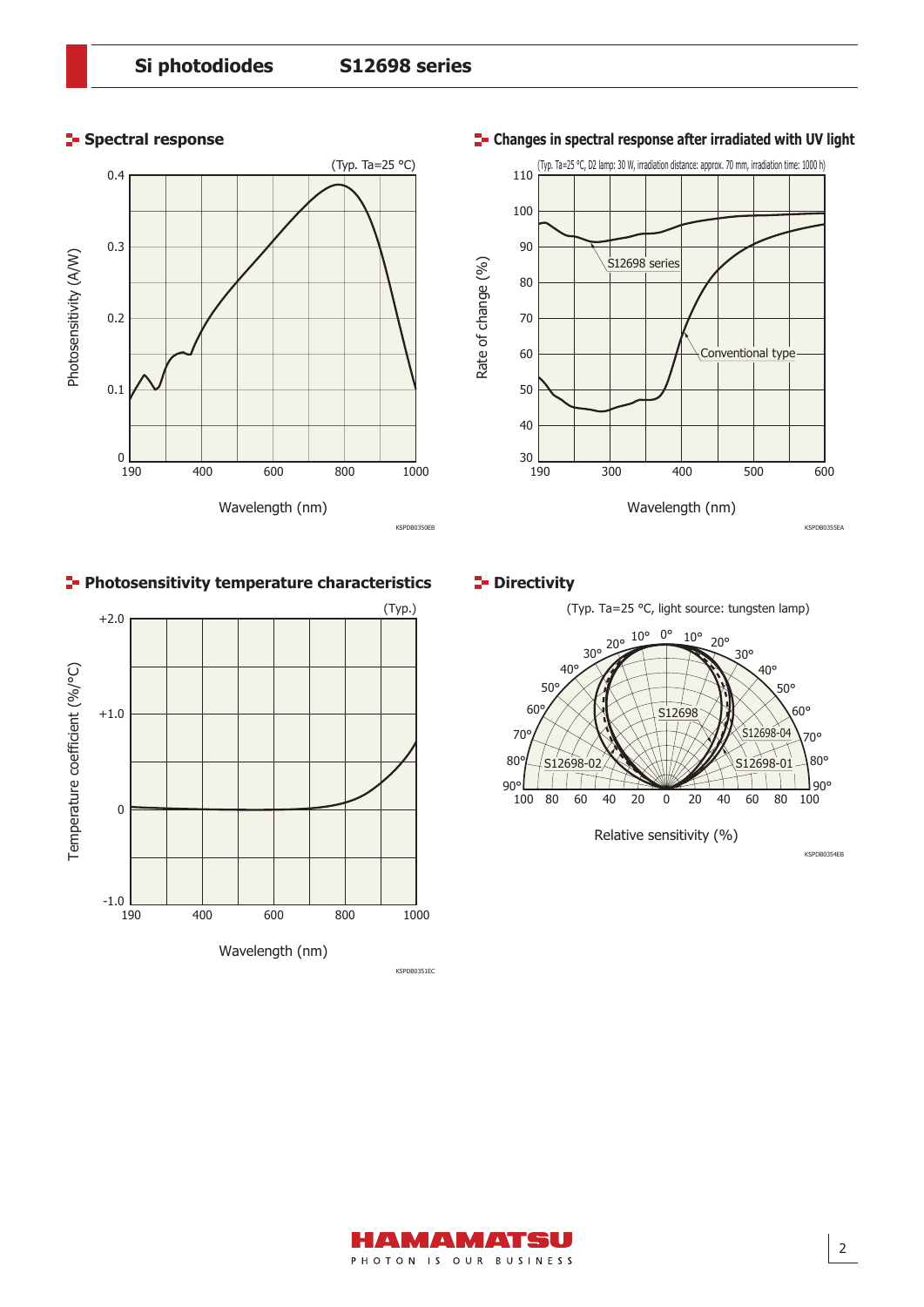

#### **P**-Dark current vs. reverse voltage

### **Terminal capacitance vs. reverse voltage**



#### **Dimensional outlines (unit: mm)** Dimensional outlines (unit: mm)





KSPDB0353EB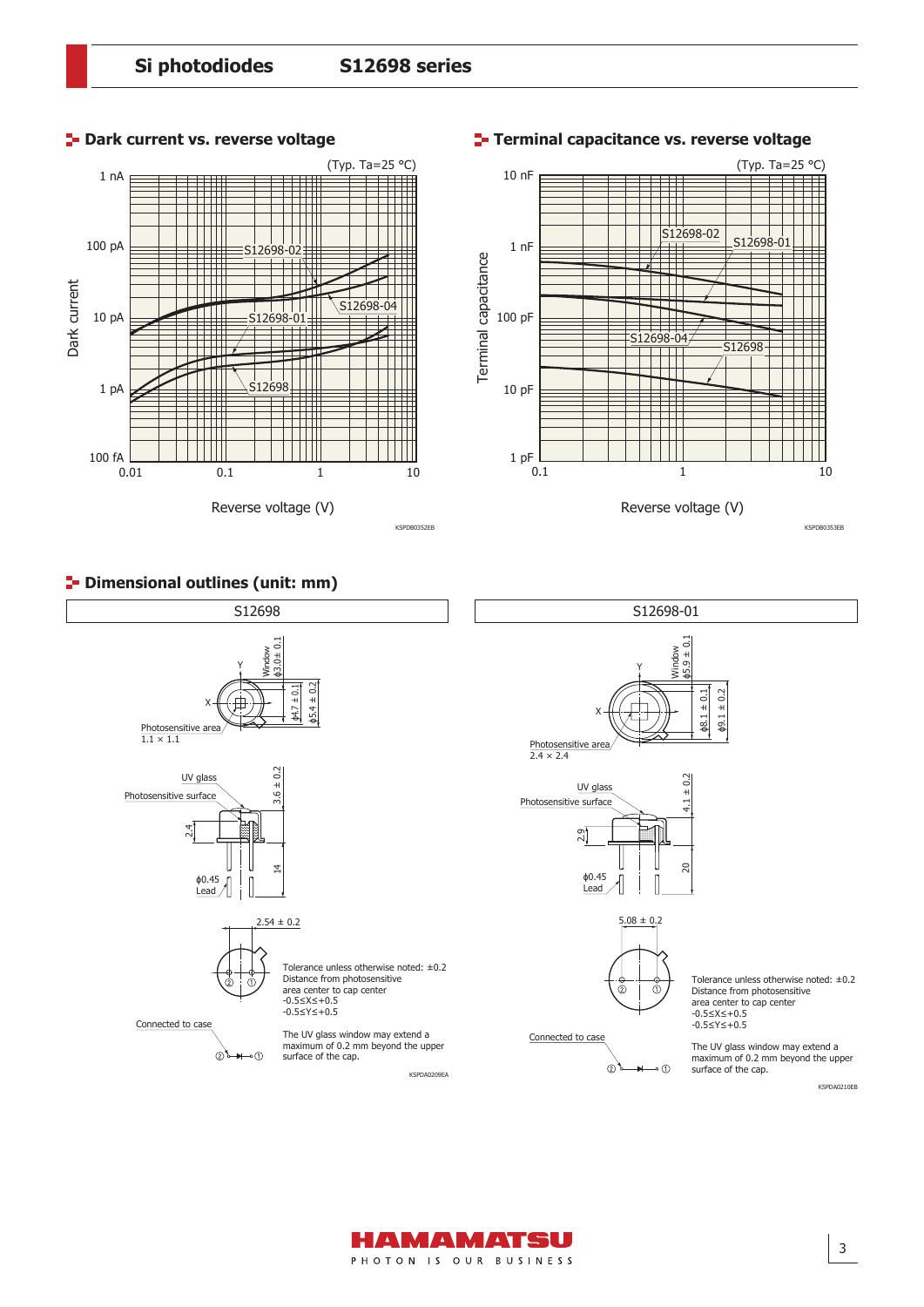**Si photodiodes S12698 series**



#### **Precautions against UV light exposure**

∙ When UV light irradiation is applied, the product characteristics may degrade. Such examples include degradation of the product's UV sensitivity and increase in dark current. This phenomenon varies depending on the irradiation level, irradiation intensity, usage time, and ambient environment and also varies depending on the product model. Before employing the product, we recommend that you check the tolerance under the ultraviolet light environment that the product will be used in.



4